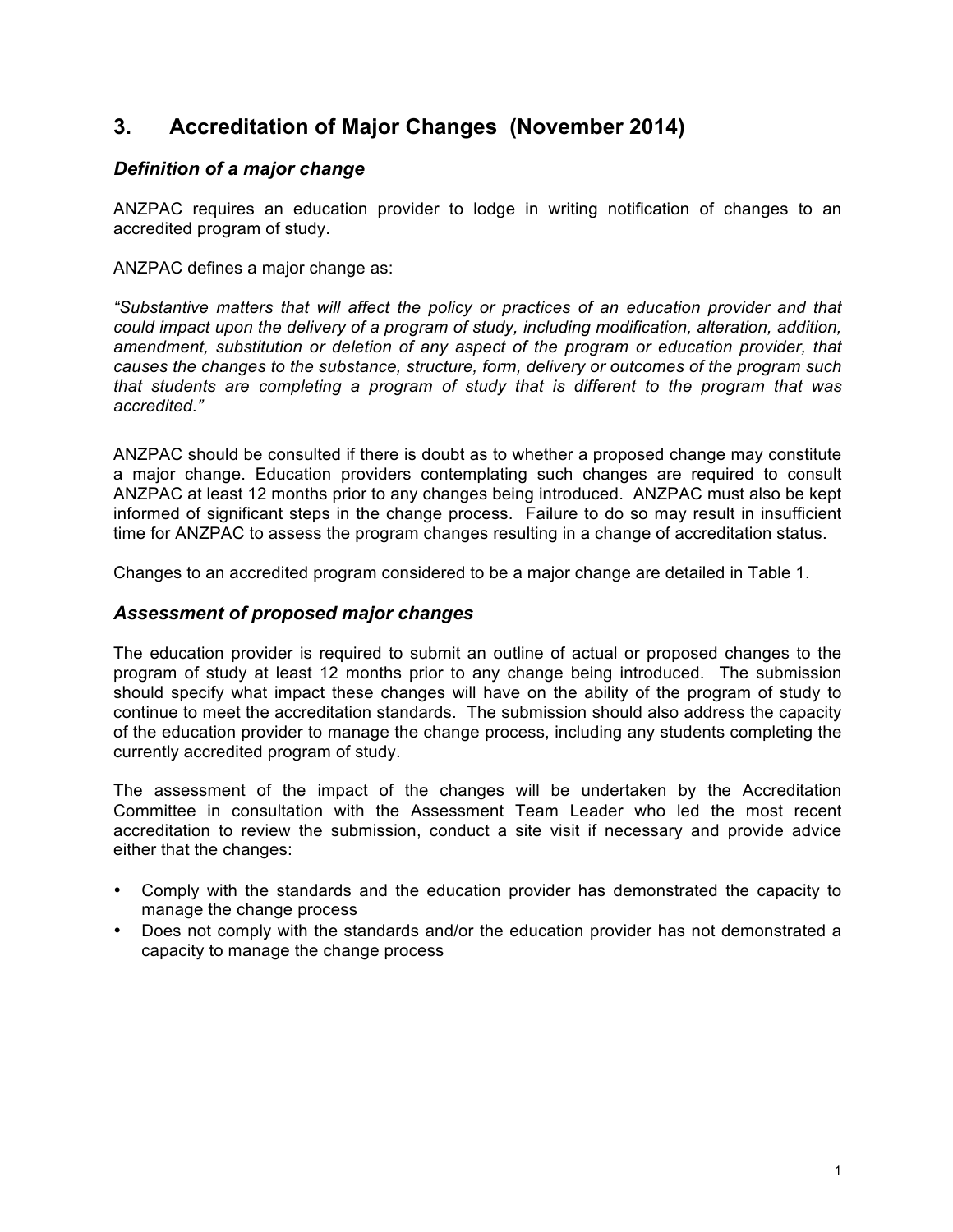# *Options for accreditation of major changes*

- Accreditation of modified program for the remainder of the current period of accreditation
- Accreditation of the modified program until completed by one cohort of graduates. Before expiry of the current period of accreditation, a date for re-accreditation of the whole program will be negotiated
- Accreditation of modified program, with conditions until completed by one cohort of graduates
- Accreditation refused

Accreditation will be refused when there are significant deficiencies and the ANZPAC Board of Directors judges, on the advice of the Accreditation Committee, that the education provider does not have the capacity to remedy them or does not accept the need to do so.

In accordance with the National Law, if ANZPAC decided to refuse to accredit a program of study it must given written notice of the decision to the school that provides the program. The notice will state the reasons for the decision and that, within 30 days after receiving the notice, the school may apply to ANZPAC for an internal review of the decision. The notice must also state how the school may apply for an internal review.